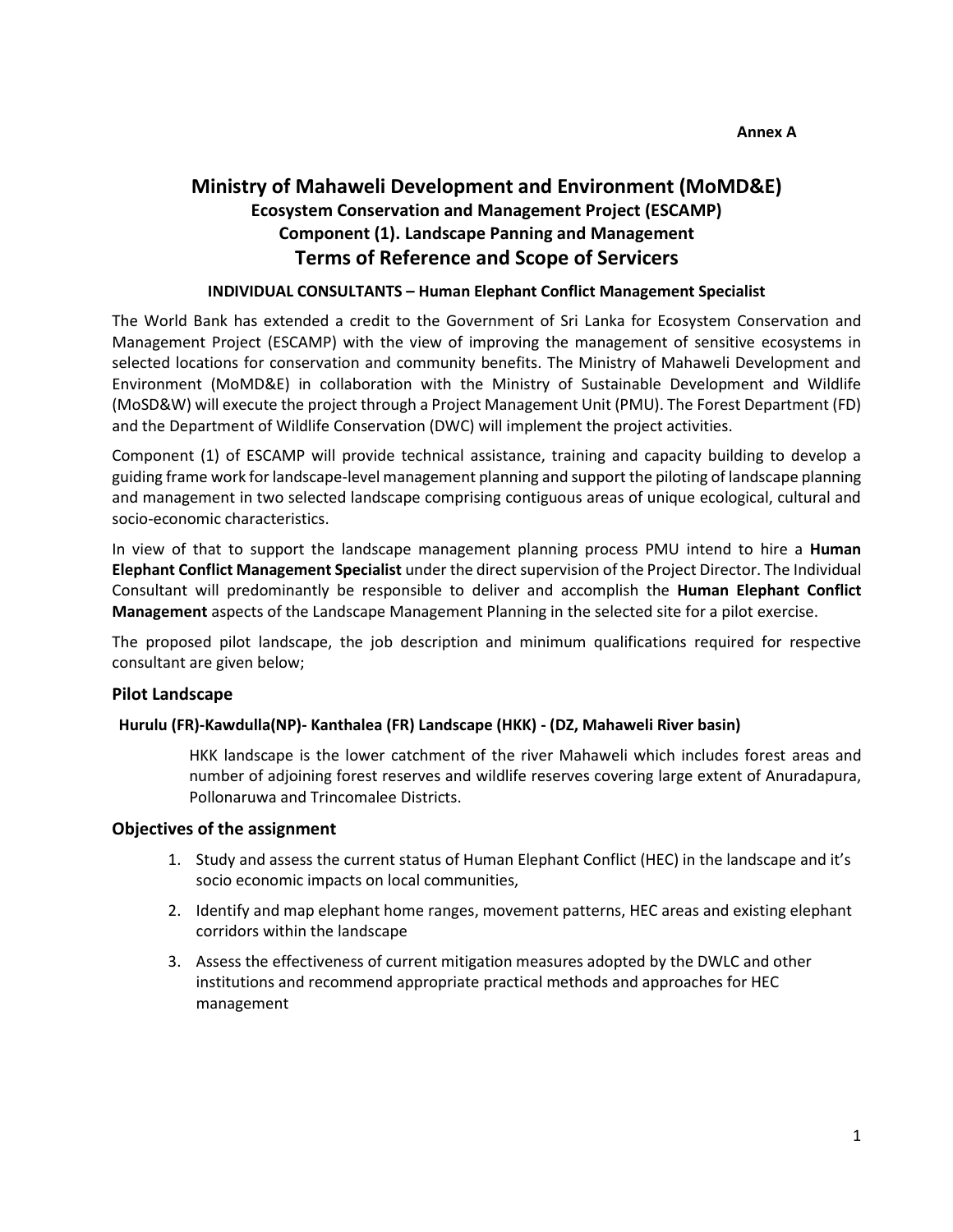## **Key Tasks**

- i). Assess the present status of HEC in the landscape, it's magnitude, distribution and impacts
- ii). Study the root causes of HEC in the landscape and its historical background
- iii). Preparation of following maps;
	- a). Areas subjected to HEC with it's intensity, and distribution,
	- b). Elephant home ranges and movement patterns,
	- c). Existing elephant corridors and their locations in the landscape
- iii). Study the people's attitudes on HEC, traditional knowledge and practices on mitigation of HEC within the HKK landscape,
- iv). Assess the current status of existing electric fences, it's distribution, effectiveness and recommend actions for their improvements,
- v). Propose possible economic initiatives for the adjacent/buffer zone communities including elephant related tourism activities and livelihood development options of Protected Area (PA) buffer zone communities in the HKK landscape.
- vi). Refer the studies carried out by three experts (Hired by the ESCAMP) on Biodiversity, Socioeconomic status and Land use in the HKK landscape and obtain necessary data information /findings from their inputs for this exercise.
- vii). Prepare a draft and final assessment reports
- viii). Proposed practical mitigation measures and best practices for HEC mitigation on the HKK landscape

## **Expected outputs**

a) Draft final report providing detail analysis of HEC in the landscape covering the tasks given above.

*(The report may include estimate of elephant population, major impacts of HEC, current trend, people's attitudes, traditional knowledge, elephant home ranges, movement patterns, locations of electric fences, practical HEC mitigation measures, possible elephant related tourism activities etc.)*

- b). Maps of i). Areas subjected to HEC with it's intensity pattern, ii). Elephant home range and movement patterns, iii) Existing elephant corridors and their current status in the landscape
- c). *Present the findings of the study* at a workshop organized by the PMU/ESCAMP.

## **Duration- 3 Months, (Full time)**

#### **Professional Qualifications and experiences**

The candidate should have B.Sc in Biology/Zoology and postgraduate degree(M.Sc/M.Phil/Ph.D) in Biology/Zoology/Forest Biology/Wild life Mgt and at least 10 years experience in research on Wild life Conservation or Ecology, Faunal biodiversity assessment and wild elephant behavioral studies.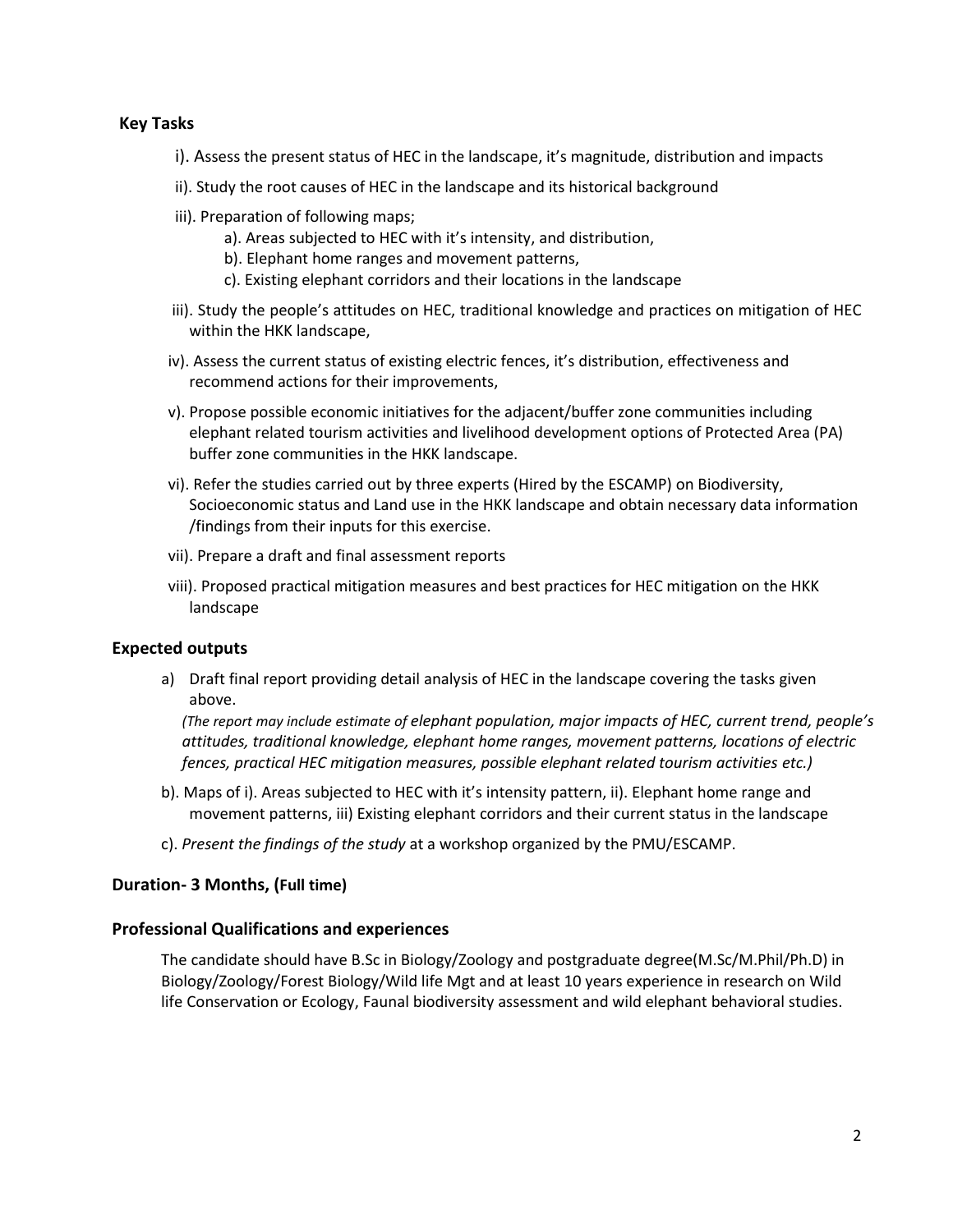| <b>Actions/Delivery</b>                                                                                                                                                                                                                                                                                                                                                                             | To be submitted by                                                   |  |
|-----------------------------------------------------------------------------------------------------------------------------------------------------------------------------------------------------------------------------------------------------------------------------------------------------------------------------------------------------------------------------------------------------|----------------------------------------------------------------------|--|
| 1. Inception report with detail methodology and<br>work plan,                                                                                                                                                                                                                                                                                                                                       | End of 2 <sup>nd</sup> week after signing the<br><b>Agreement</b>    |  |
| 2.a). The tentative structure of the proposed HEC<br>management report<br>b). Conduct a workshops to gather information on<br>elephant home ranges, movement patterns, HEC,<br>impacts, trend and mitigation measures suitable<br>for the landscape and other information.<br>(Organizing of the workshops will be done by the<br>PMU with the consultation DWLC and guidance of<br>the Consultant) | End of 6 <sup>th</sup> week                                          |  |
| 3. Draft final report (Complete) with 3 maps (At<br>least)                                                                                                                                                                                                                                                                                                                                          | End of 10 <sup>th</sup> Week                                         |  |
| 4. Present and submit the final report with situation<br>analysis and recommendations                                                                                                                                                                                                                                                                                                               | End of 12 <sup>th</sup> week                                         |  |
| 5. Attend the Stakeholder workshop                                                                                                                                                                                                                                                                                                                                                                  | Attend when this workshop is scheduled<br>and revise it accordingly. |  |

# **Consultant's Reporting Obligations/ Delivery plan for consultancy outputs**

 $\bigg| \bigg|$